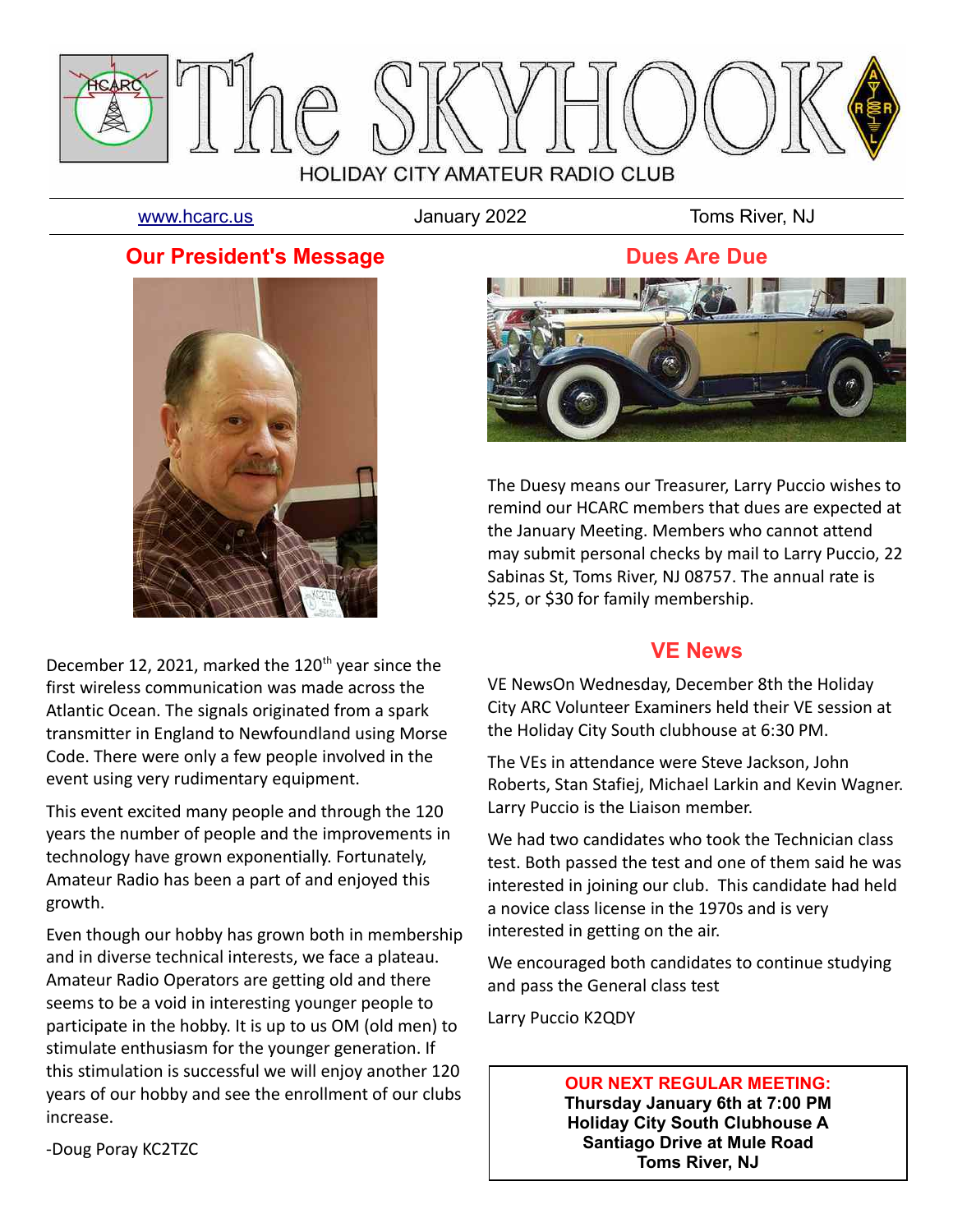## **Ocean County ARES® News**



January 2022

The Ocean County ARES Net Schedule, in general, is as follows:

The first Wednesday of the month;

7:30 PM, Digital Training Net, 145.170 MHz, WA2RES/R, No Echolink

8:30 PM, ARES Voice Training Net, 449.825 MHz, WA2RES/R, Echolink WA2RES-R Toms River.

The second Wednesday of the month;

7:30 PM, Digital Training Net, 449.825 MHz, WA2RES/R, Echolink WA2RES-R Toms River.

8:00 PM, Ocean County Skywarn Training Net, 145.170 MHz, WA2RES/R, No Echolink

8:30 PM, ARES Voice Training Net, 145.170 MHz, WA2RES/R, No Echolink

The third Wednesday of the month;

7:30 PM, Digital Training Net, 145.170 MHz, WA2RES/R, No Echolink

8:30 PM, ARES Voice Training Net, 449.825 MHz,

WA2RES/R, Echolink WA2RES-R Toms River.

The fourth Wednesday of the month;

7:30 PM, Digital Training Net, 449.825 MHz, WA2RES/R, Echolink WA2RES-R Toms River.

8:30 PM, ARES Voice Training Net, 145.170 MHz, WA2RES/R, No Echolink

The fifth Wednesday of the month (If it should occur);

7:30 PM, Digital Training Net, 145.170 MHz, WA2RES/R, No Echolink

8:30 PM, ARES Voice Training Net, 449.825 MHz, WA2RES/R, Echolink WA2RES-R Toms River.

The 449.825 MHz repeater has a PL of 131.8, -5 MHz shift (444.825 MHz).

The 145.170 MHz repeater has a PL of 131.8, -600 KHz shift (144.570 MHz).

Digital Nets use FLDIGI/FLMSG (MT63-2KL) over the repeater or a designated simplex frequency and/or VARA FM Winlink on 145.010 MHz.

All ARES Voice Training Nets are wide FM. Anyone checking in on C4FM are asked to change to FM Mode.

There are no training nets on the third Wednesday for the months of February, April, June, August, October and December because of ARES meetings, either in person or Zoom.

I would like to wish everyone a Happy Holiday Season and a healthy and prosperous New Year.

73 de WX2NJ

Bob Murdock

Ocean County Amateur Radio Emergency Service® EC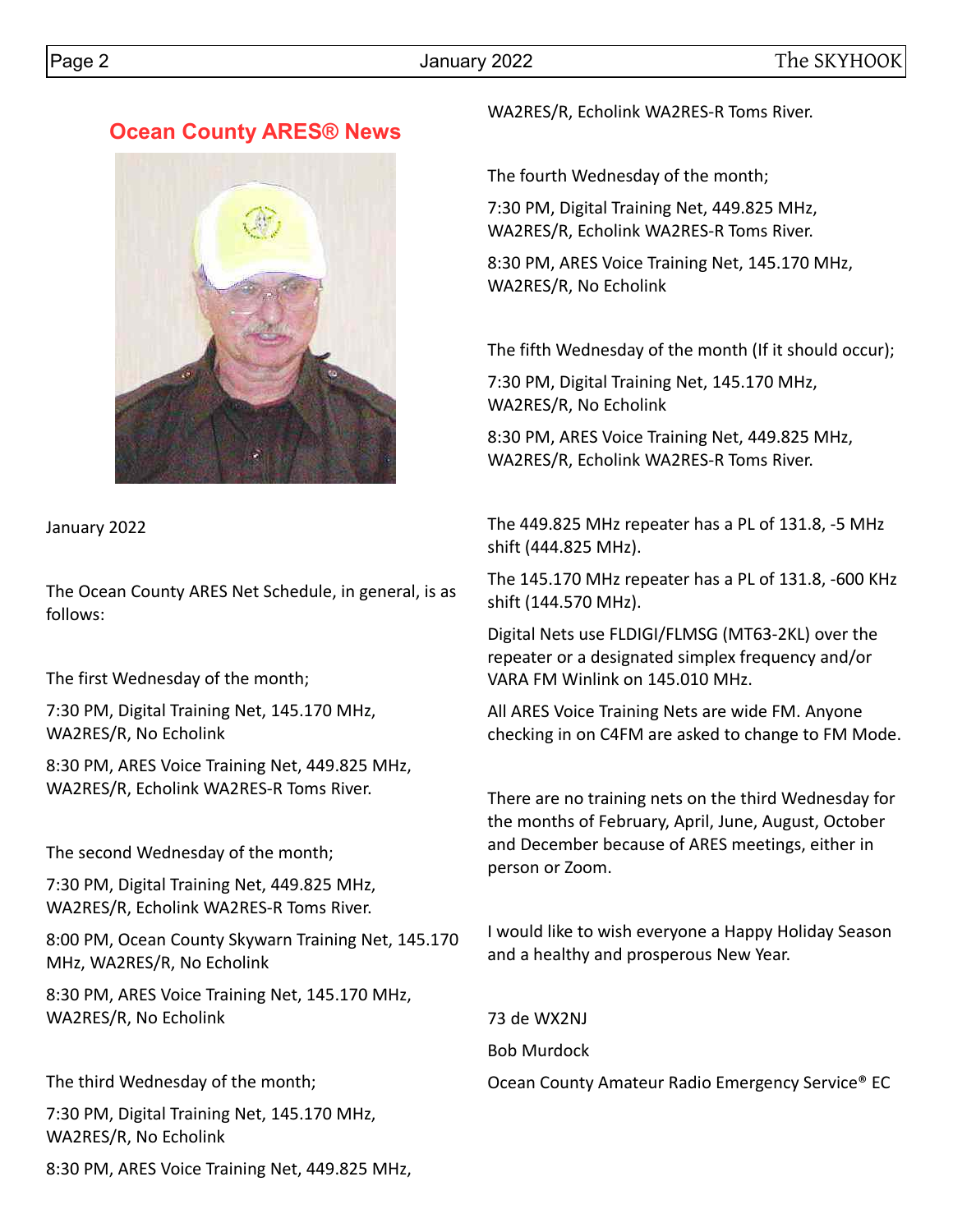## **Our December Party**

The HCARC December meeting was a success, as you can see by these photos.



*Grace Puccio, Jeanne Poray, Harriet LeFevre*



*Anthony Manus KD2RBZ, Audrey*



*Larry Puccio K2QDY, Doug Poray KC2TZC*



*Kathleen & Ray Kozakiewicz NE2RD, Steve N2WLH & Christine Jackson*

*More photos on page 4*

#### **Holiday City Amateur Radio Club**

| <b>Toms River, New Jersey</b>       |                      |       |                        |                       |  |  |  |  |  |  |
|-------------------------------------|----------------------|-------|------------------------|-----------------------|--|--|--|--|--|--|
| Web Site www.hcarc.us               |                      |       |                        |                       |  |  |  |  |  |  |
| President                           | Doug Poray           |       | <b>KC2TZC</b>          | 732-928-2316          |  |  |  |  |  |  |
| <b>Vice Pres.</b>                   | <b>Steve Jackson</b> |       | N <sub>2</sub> WLH     | 732-255-7916          |  |  |  |  |  |  |
| <b>Secretary</b>                    | <b>John Perry</b>    |       | <b>KD2NDY</b>          | 732-349-2705          |  |  |  |  |  |  |
| <b>Treasurer</b>                    | <b>Larry Puccio</b>  |       | <b>K2QDY</b>           | 732-349-2950          |  |  |  |  |  |  |
| <b>Executive Board (open)</b>       |                      |       |                        |                       |  |  |  |  |  |  |
| <b>Executive Board John Roberts</b> |                      |       | KQ4WR                  | 732-350-1162          |  |  |  |  |  |  |
| <b>W2HC Trustee</b>                 | <b>Larry Puccio</b>  |       | <b>K2QDY</b>           | 732-349-2950          |  |  |  |  |  |  |
|                                     |                      |       | <b>CLUB COMMITTEES</b> |                       |  |  |  |  |  |  |
| Webmaster:                          | Steve                |       |                        | N2WLH N2WLH@yahoo.com |  |  |  |  |  |  |
| <i>Program Coord:</i> (open)        |                      |       |                        |                       |  |  |  |  |  |  |
| <u>Field Day</u> :                  | Larry                | K2QDY | 732-349-2950           |                       |  |  |  |  |  |  |
| <u>VE Sessions:</u>                 | Larry                | K2ODY | 732-349-2950           |                       |  |  |  |  |  |  |
| Membership:                         | Doug                 |       | KC2TZC 732-928-2316    |                       |  |  |  |  |  |  |
|                                     |                      |       |                        |                       |  |  |  |  |  |  |

Membership is open to all interested persons. Ham license is not required. Dues are \$25.00 per year, payable Jan 1st. Members joining during the year will have the dues prorated. Family membership \$30.00 per family.

Meetings are normally held on the first Thursday of every month except December,,at 7:00 pm.

Location: Meeting Room #1 in Holiday City South Clubhouse Directions: From either Route 37 W or Davenport Road, take Mule Road to Santiago Drive. Turn into the parking lot from Santiago Drive and park near the pool. Enter the building that's nearest the street intersection.

----------------------------------------------------------

The SKYHOOK is published monthly as the HCARC's official newsletter.

Editor and Publisher:

John Roberts [KQ4WR](mailto:kq4wr@arrl.net) 7 Lincoln Ct. Whiting, NJ 08759-1505 e-mail [KQ4WR@arrl.net](mailto:KQ4WR@arrl.net) 732 350-1162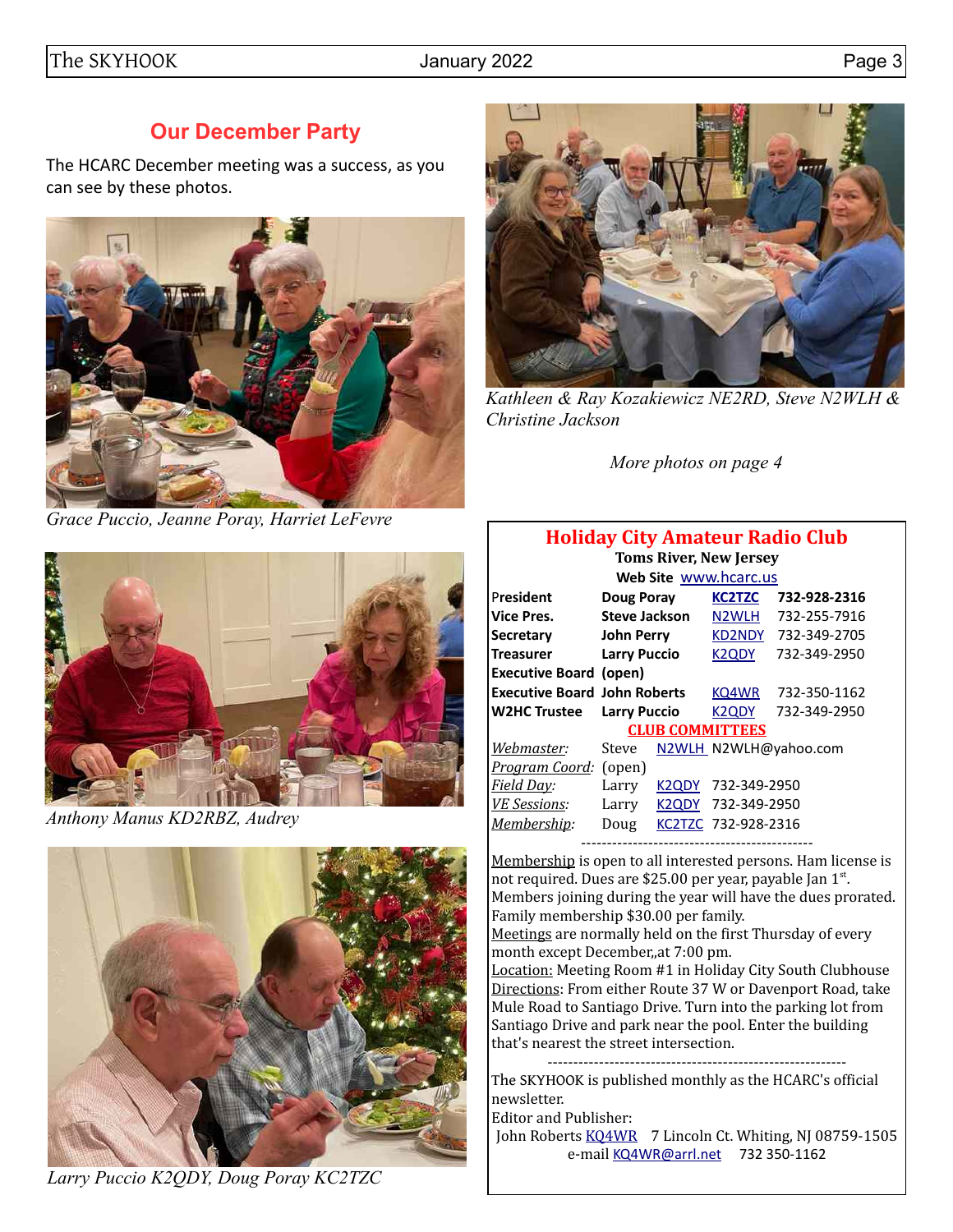

*John KQ4WR & son Thom Roberts, Mike Carson KC2OQF, Carl Lee W2PTZ, Stan Stefiej KB2PD* 



*Candice & Mike Larkins WA2CWX*

The Party photos are thanks to Carl LeFevre, WA2IQE.



# **8 Pages On 2 Sheets**

Here's how to print an 8 page issue of SKYHOOK on 2 sheets of paper,

using a simple ink-jet printer.

1. Display a page on a computer that has a printer.

2. Select the printer icon (near top of page).

You should then see something like this:

#### [illustration]

3. Select Copies = 1; Pages to Print = ALL; Paper Sizing and Handling = Booklet.

4. Select Booklet subset = Back side only; Sheets from = 1 to 2; Binding  $=$  Left.

5. Select Orientation = Portrait; Comments & Forms = Document.

6. Select Print.

The printer should produce a sheet with pages 5 & 6 printed side by side,

and a sheet with pages 2 & 7 printed side by side.

7. I'm assuming that your printer turned the sheet over during the printing process,

so now, without turning the sheet over or rotating it, place the 5 & 6 sheet in the paper feed tray.

8. Go back to the Print screen and again select Booklet.

9. This time, set Booklet subset = Front side only; Sheets from 2 to 2; Binding = Left.

10. Select Orientation = Portrait; Comments & Forms = Document.

11. Select Print.

The printer should now deliver a sheet with pages 3 to 6.

12. Put the sheet with pages 2 & 7 on it in the paper feed tray.

13. Repeat steps 8 to 11 except selecting "Sheets from 1 to 1" instead of "Sheets from 2 to 2".

The printer should deliver a sheet with pages 8 and 1 on the other side of the sheet that has pages 2 & 7.

14. Now, you should be able to fold the sheets and add a staple at the fold, to form the booklet.

With careful planning, you can likewise print up to 32 pages on 8 sheets.

Most staplers can only handle 8 sheets.

For N pages, where N is a multiple of 4, the centerfold is always pages N/2 and N/2+1.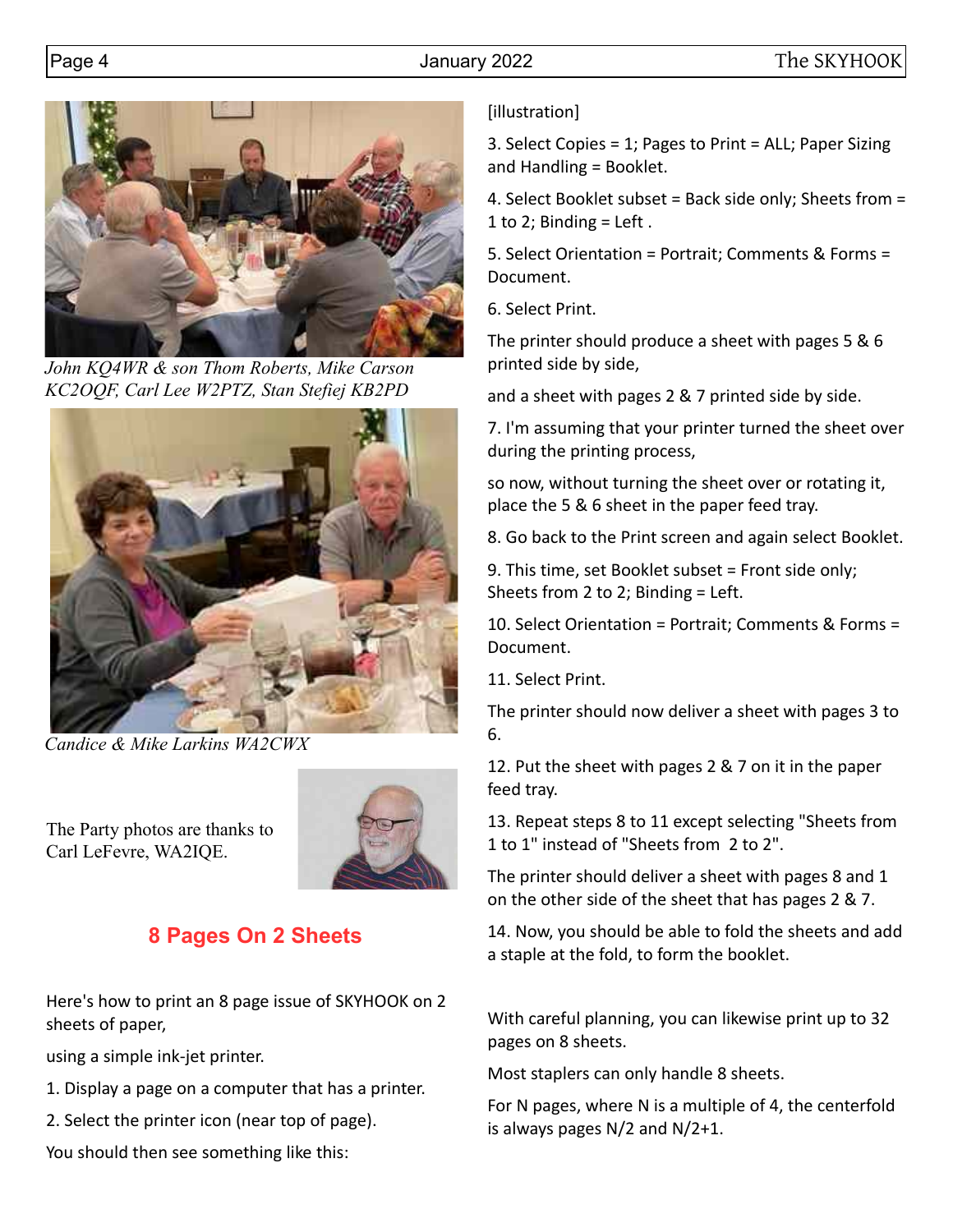# Russ Young WA2VQV Report

(Using a 36 inch high Q loop antenna indoors:)

| DATE UTC MODE BAND FREQ CALLSIGN ENTITY                                   |  |  |                                      |  |                       | IOTA CONT GRID DIST DIR |  |
|---------------------------------------------------------------------------|--|--|--------------------------------------|--|-----------------------|-------------------------|--|
|                                                                           |  |  |                                      |  |                       |                         |  |
| 11/29/2021 1947Z CW 17M 18073 PJ4/KU8E BONAIRE  SA-006 SA FK52vd 1900 SSE |  |  |                                      |  |                       |                         |  |
| 12/08/2021 1507Z CW 12M 24895 TO9W ST. MARTIN NA-105 NA FK881c 1618 SSE   |  |  |                                      |  |                       |                         |  |
| 12/08/2021 1527Z CW 15M 21022 OC200U                                      |  |  | PERU                                 |  | LIMA SA FH171v 3525 S |                         |  |
| 12/09/2021 1736Z CW 15M 21026 TO9W                                        |  |  | ST. MARTIN NA-105 NA FK881c 1618 SSE |  |                       |                         |  |

# **Larry Puccio K2QDY Report**

| <b>DATE</b> | <b>TIME</b> | <b>FREQ</b> | <b>MODE</b> | <b>CALLSIGN</b> | <b>ENTITY</b>                    | <b>GRID</b>   | <b>MILES</b> | <b>DIR</b> |
|-------------|-------------|-------------|-------------|-----------------|----------------------------------|---------------|--------------|------------|
| 11/04/2021  | 01:14       | 3.509       | <b>CW</b>   | EW1W            | <b>Belarus</b>                   | K034          | 4500*        | <b>NE</b>  |
| 11/04/2021  | 15:29       | 14.017      | <b>CW</b>   | SP40RY          | Poland                           | <b>J073gk</b> | 4030         | <b>NE</b>  |
| 11/04/2021  | 15:40       | 14.015      | <b>CW</b>   | GM0IFM          | Orkney Islands                   | I085hr        | 3302         | <b>NE</b>  |
| 11/06/2021  | 15:50       | 14.015      | <b>CW</b>   | HA8QZ           | Hungary                          | KN06qr        | 4521         | <b>NE</b>  |
| 11/06/2021  | 16:03       | 14.016      | <b>CW</b>   | <b>LY111A</b>   | Lithuania                        | K015kg        | 4267         | <b>NE</b>  |
| 11/08/2021  | 20:53       | 7.017       | <b>CM</b>   | OL725PLZ        | Czech Republic                   | <b>J070gh</b> | 4127         | <b>NE</b>  |
| 11/09/2021  | 22:30       | 14.006      | <b>CW</b>   | ZF2MJ           | Cayman Is.                       | EK99ig        | 1490         | SSW        |
| 11/10/2021  | 21:06       | 14.013      | <b>CW</b>   | OA1F            | Peru                             | FI03bf        | 3250         | S          |
| 11/10/2021  | 22:54       | 7.004       | <b>CW</b>   | SX2500S         | Greece                           | KM18ua        | 4965         | <b>NE</b>  |
| 11/10/2021  | 22:58       | 7.006       | <b>CW</b>   | <b>MOUNN</b>    | England                          | I083qn        | 3365         | <b>NE</b>  |
| 11/10/2021  | 23:39       | 7.006       | <b>CW</b>   | DK4SG           | Germany                          | J058bp        | 3734         | <b>NE</b>  |
| 11/12/2021  | 17:30       | 28.430      | <b>SSB</b>  | LU3DPM          | Argentina                        | GF06          | 5200*        | <b>SSE</b> |
| 11/12/2021  | 17:32       | 28.447      | <b>SSB</b>  | LU1DX           | Argentina                        | FF94nn        | 5281         | S          |
| 11/12/2021  | 17:39       | 28.499      | <b>SSB</b>  | ZW5B            | Brazil                           | GG54kl        | 4807         | <b>SSE</b> |
| 11/12/2021  | 17:41       | 28.495      | <b>SSB</b>  | LU5FC           | Argentina                        | FF97nf        | 5100         | <b>SSE</b> |
| 11/12/2021  | 22:19       | 7.009       | <b>CW</b>   | HA3NU           | Hungary                          | JN96ii        | 4428         | <b>NE</b>  |
| 11/12/2021  | 22:26       | 7.012       | <b>CW</b>   | EF42C           | Spain                            | IN80dj        | 3619         | <b>ENE</b> |
| 11/12/2021  | 23:12       | 7.007       | <b>CW</b>   | GW3YDX          | Wales                            | I0821s        | 3362         | <b>NE</b>  |
| 11/20/2021  | 23:24       | 7.015       | <b>CM</b>   | VE9HF           | Canada                           | FN65mu        | 549          | <b>NE</b>  |
| 12/09/2021  | 21:54       | 7.003       | <b>CW</b>   | J42CPMV         | Greece                           | KN1011        | 4831         | <b>NE</b>  |
| 12/09/2021  | 22:24       | 7.017       | <b>CW</b>   | IK4ALM          | Italy                            | <b>JN62</b>   | 4300*        | <b>ENE</b> |
| 12/12/2021  | 22:37       | 7.014       | <b>CW</b>   | 9A0YF           | Croatia                          | <b>JN75</b>   | 4300*        | <b>NE</b>  |
| 12/19/2021  | 16:21       | 14.005      | <b>CW</b>   | M0BZH           | England                          | I091          | 3500*        | <b>NE</b>  |
| 12/19/2021  | 18:04       | 14.022      | <b>CW</b>   | PJ2/VA2WA       | Curacao                          | <b>FK52</b>   | 1900* S      |            |
| 12/19/2021  | 19:11       | 28.003      | <b>CW</b>   | <b>SM6MCW</b>   | Sweden                           | <b>J068uk</b> | 3860         | <b>NE</b>  |
| 12/19/2021  | 20:17       | 21.020      | <b>CW</b>   | XE2I            | Mexico                           | DL44ud        | 2357         | <b>WSW</b> |
| 12/19/2021  | 22:56       | 7.006       | <b>CW</b>   | EI6AK           | Ireland<br>Cork                  | I063dl        | 3163         | <b>NE</b>  |
| 12/20/2021  | 15:02       | 14.004      | <b>CW</b>   | LZ1QI           | Bulgaria                         | KN12pr        | 4755         | <b>NE</b>  |
| 12/20/2021  | 15:09       | 14.008      | <b>CW</b>   | ON4TB           | Belgium                          | J020          | 3700*        | <b>NE</b>  |
| 12/20/2021  | 16:35       | 14.018      | <b>CW</b>   | F6FJI           | France                           | <b>JN18</b>   | 3700*        | <b>NE</b>  |
|             |             |             |             | $\ast$          | Estimated, not found in database |               |              |            |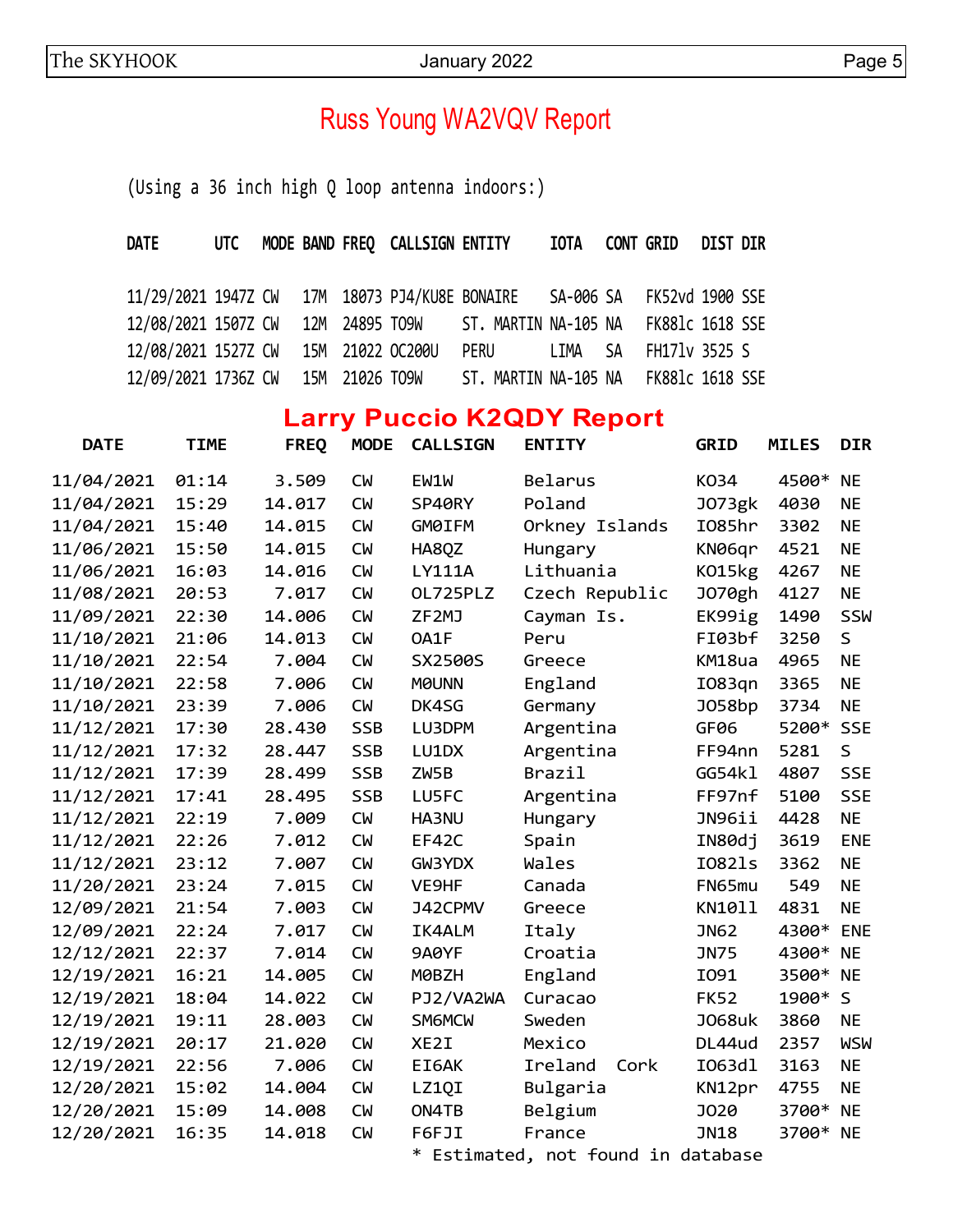#### Some DX Opportunities

Listed in alphanumeric order of Callsign, which may not have the entity's usual prefix.

Mode codes:  $8 = FTS$ ,  $9 = JTS$ ,  $A = AM$ ,  $C = CW$ ,  $D = Digital$ ,  $E = EME$ ,  $R = RTTY$ ,  $S = SSB$ ,  $T = SSTV$ .

Bands: "Low" usually means 160, 80 & 40m. HF means 3 to 30 MHz (includes 80 to 10 meters).

Many thanks to NG3K, Wikipedia, Google Maps, the ARRL, the RSGB, DXWorld, DXNews & QRZ.com for the data.

| <b>FINISH</b> | <b>ENTITY</b> | <b>PFX</b>     | <b>CALLSIGN</b> | <b>IOTA</b> | <b>BANDS</b> | <b>MODES</b>   | QSL via        | <b>LOC</b>    | Miles | Dir          | <b>INFO</b>    |
|---------------|---------------|----------------|-----------------|-------------|--------------|----------------|----------------|---------------|-------|--------------|----------------|
| 220127        | Mauritius     | 3B8            | 3B8HH           | AF-049      | 80-2m        | CPRS           | see ORZ.COM    | LH80ta        | 9295  | ENE          | TDDX           |
| 230101        | Guinea        | 3X             | 3X2021          |             | $160 - 6m$   |                | ClubLog, F1TMY | IJ39ea        | 4274  | ESE          | ARLD034        |
| 220331        | Japan         | JA             | 8J100CB         | AS-007      |              |                | bureau         | OM05bo        | 6781  | <b>NNW</b>   | ARLD014        |
| 220430        | Japan         | JA             | 8N0J            | AS-007      |              |                | bureau         | PM97cd        | 6729  | <b>NNW</b>   | <b>ARLD005</b> |
| 221231        | Japan         | JA             | 8N1MORSE        | AS-007      |              | C              | bureau         | PM86tf        | 6794  | <b>NNW</b>   | ARLD016        |
| 220630        | Japan         | JA             | 8N1TAMA         |             | $160 - .07m$ | C S F          | bureau         | PM95rp        | 6794  | <b>NNW</b>   | ARLD042        |
| 220103        | Maldives      | 8Q             | 807TR           | $AS-013$    | $80 - 10m$   | $S_8$          | OE1TRI         | MJ63ko        | 8781  | <b>NE</b>    | <b>TDDX</b>    |
| 220701        | Croatia       | 9Α             | 9A302AA         |             |              |                | 9A2AA          | JN85et        | 4352  | <b>NE</b>    | ARLD040        |
| 220315        | Zambia        | 9J             | 9J2BG           |             | 20m          |                | HB9EWU         | KI40ia        | 7322  | E            | ARLD010        |
| 220131        | Rep of Korea  | HL             | DS4DRE/4        | AS-060      | $80 - 10m$   | C S            | DS4DRE         | PM34ig        | 7114  | <b>NNW</b>   | <b>ARLD005</b> |
| 220120        | St Martin     | FS.            | FS/F8AAN        | NA-105      | $40 - 6m$    | C              | F8AAN          | <b>FK881b</b> | 1655  | <b>SSE</b>   | DXW.Net        |
| 240501        | Haiti         | HH             | HH2JA           | NA-096      | $80 - 6m$    | C S 8          | LoTW           | FK38um        | 1487  | <sub>S</sub> | ARLD021        |
| 220531        | Columbia      | HК             | HK3JCL          |             | 20m          | S              | DK8LRF         | FJ35aa        | 2415  | <sub>S</sub> | <b>ARLD035</b> |
| 220405        | Honduras      | HR5            | HR5/F2JD        |             | $80 - 10m$   | CSD            | F6AJA (B/d)    | EK54kt        | 1957  | SSW          | TDDX           |
| 220101        | Ogasawara     | JD1            | JD1BMH          | AS-031      | $80 - 10m$   | CSR            | JG7PSJ dir     | OL07mm        | 7256  | <b>NNW</b>   | TDDX           |
| 220301        | Finland       | OН             | OF60RR          |             |              |                | OH8DR          | KP20np        | 4156  | <b>NE</b>    | ARLD010        |
| 220201        | Aruba         | P4             | P4/DL4MM        | SA-036      | $160 - 30m$  | C8S            | DL4MM          | FK42xn        | 1911  | - S          | DL4MM          |
| 220130        | Aruba         | P4             | P40AA           | SA-036      | 160m         | C <sub>8</sub> | DL4MM          | FK42xn        | 1911  | <sub>S</sub> | DL4MM          |
| 220206        | Sint Maarten  | PJ7            | PJ7/VA30SL      | NA-105      | 40-6m        | CSD            | VA3QSL         | FK88ka        | 1656  | <b>SSE</b>   | <b>DXNews</b>  |
| 220205        | Poland        | <b>SP</b>      | SN0ZOSP         |             |              |                | SP90DM         | K002mg        | 4310  | <b>NE</b>    | <b>ARLD009</b> |
| 220205        | Poland        | <b>SP</b>      | SN100ZOSP       |             |              |                | SP9PJ          | K002mg        | 4310  | <b>NE</b>    | ARLD009        |
| 220201        | Poland        | SP             | S039SYBIR       |             | $80 - 10m$   | C S D          | SP4PZM         | K013od        | 4354  | <b>NE</b>    | ARLD038        |
| 220201        | Guadeloupe    | FG             | <b>T06S</b>     | NA-114      | $80 - 10m$   | CSR8           | F6KJS dir      | FK95eu        | 1831  | <b>SSE</b>   | F5LRL          |
| 220301        | Namibia       | V <sub>5</sub> | V51WH           |             | $80 - 10m$   |                | DK2WH          | JG88ap        | 7171  | ESE          | ARLD045        |
| 220218        | Montserrat    | VP2M           | VP2MDF          |             | $80 - 10m$   | C S            | W2APF          | FK86vs        | 1758  | <b>SSE</b>   | TDDX           |
| 220131        | Antarctica    |                | VP8/SQ1SGB      |             | 40m          | S              | EB7DX          | HB74fk        | 8277  | <b>SSE</b>   | ARLD046        |
|               |               |                |                 |             |              |                |                |               |       |              |                |

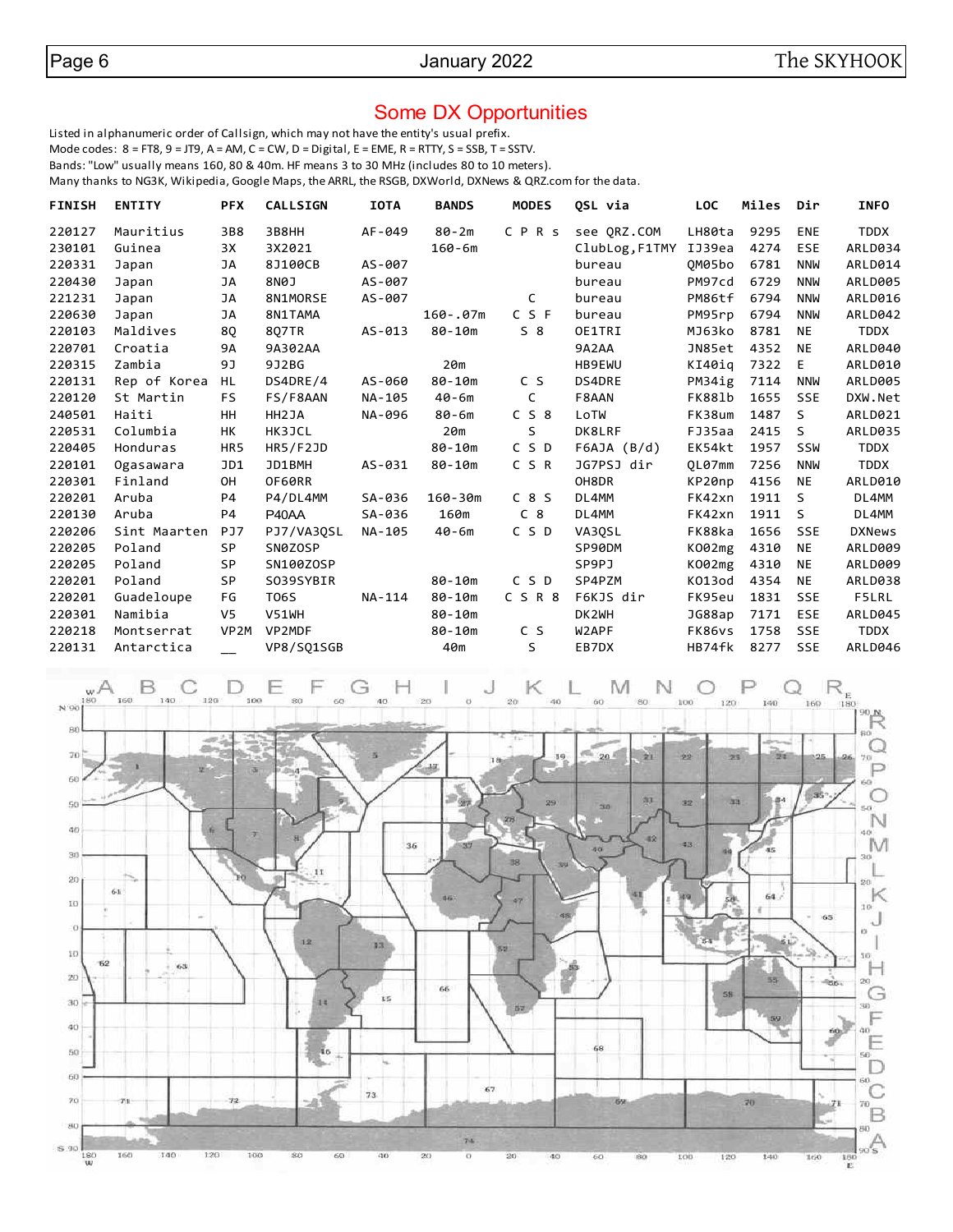# **HCARC PLANS AHEAD**

Recently, a few club members met at the Holiday City Diner for a luncheon. After discussing general amateur related and non-amateur related topics, the conversation focused on topics to be developed for the monthly meetings. Some great ideas were presented which included the following:

CW; ANTENNAS; PROPAGATION; OPERATING PROTOCAL; DIGITAL MODES; HOME BREW DEMOS; QRP; ARES; SHOW AND TELL; AMATEUR SOFTWARE; CONTESTING BASICS; DXpedetion VIDEO; AMATEUR TV; AMATEUR TEST EQUIPMENT; TRANSMISSION LINES; MOBILE RADIO; QSL RECOGNITION; and GROUNDING AND BONDING

We need members to volunteer for implementing these programs. If you feel you can contribute to any of the above or any other area of amateur radio, contact me.

Our plan is to select a program two months in advance so the presenter will have plenty of time for preparation.

The program for January will be a discussion involving experienced amateurs and those people who are either new to the hobby or people who have questions about amateur radio. This discussion will be moderated by Carl LeFevre.

February's program will address QSL Recognition and will be presented by Larry Puccio.

I look forward to hearing from you on your thoughts and ideas.

73

Doug

dporay@optimum.net

## **Learning Morse**

if you really want to learn Morse, figure that it will require two half hour sessions a day for a month at 20 words per minute. Learning a slower speed first has been found to make learning a more practical speed more difficult. The process of considering the sound of an individual character as dots and dashes, and then translating that into a character, requires too much mental energy to be of any use. But learning a character at 20 wpm is no more difficult than at 5wpm.

So, I suggest using the well-proven Koch Method, which begins at a speed at which each character's complete sound is directly associated with the whole character. You can download a good Koch Trainer program from our www.hcarc.us website. Look on the lower right corner of our main web page.

The first lesson is simply learning to identify the individual rhythms as characters by the brief pauses that seperate them. Groups ("code words") of five randomly selected characters each are to be identified by using a dot on a sheet of paper for each character. When you can reliably produce a group of 5 dots from each word, you're ready for the next lesson.

You'll learn only one or two characters per lesson. The first few dozen characters you learn will be hardest ones. You'll need to practice them more than the common ones, so each lesson includes review of all previously learned characters, and only one or two new ones.

When you hear a character you know, you are to write it down, else you mark a dot instead, as before. Once you have learned two characters well, you are ready for the next lesson, but give yourself at least a few hours break.

Eventually, you will be able to instantly copy all 26 letters, 10 numerals, comma, period, slant, question mark, doubledash, and a few other "characters".

The newest Morse Character is the AT-sign ('@'), made necessary by the Internet, which is like an 'A' and a 'C' run together.

But now, are you still ready to learn Morse?